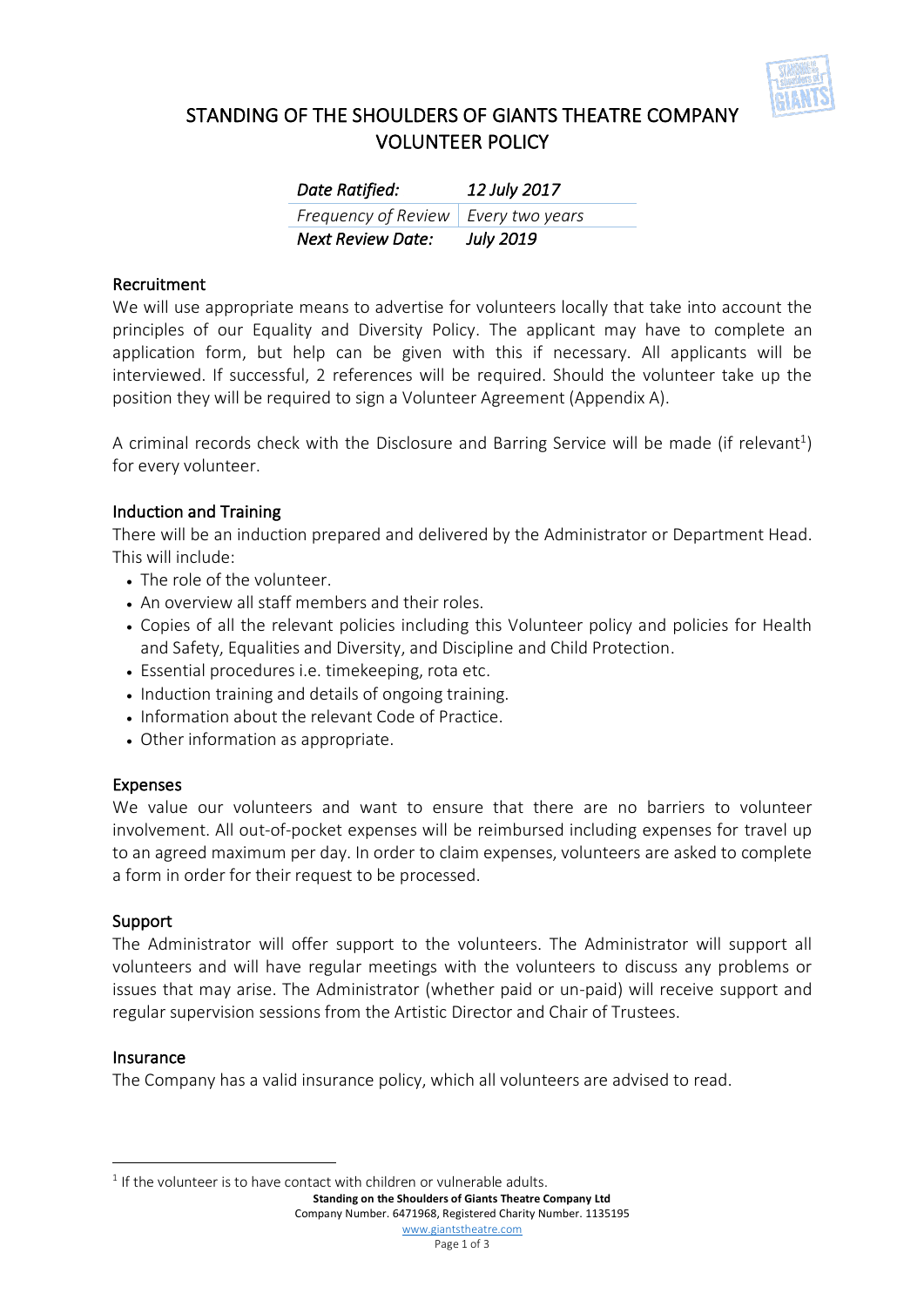

# STANDING OF THE SHOULDERS OF GIANTS THEATRE COMPANY VOLUNTEER POLICY

## Resolving Problems

The relationship between the Company and its volunteer workers is entirely voluntary and does not imply any contract. However, it is important that the Company is able to maintain its agreed standards and it is also important that volunteers should enjoy making their contribution to the Company.

The Company's process for resolving problems is:

- 1. Initially with a meeting with the Administrator who will explain the concerns.
- 2. If this does not resolve the concern then a meeting with the Artistic Director will be convened.
- 3. If the volunteer's work still does not meet with our standards then we shall have to stop using the volunteer's services.
- 4. At all times the volunteer will be able to freely state his/her case and can have a friend to accompany him/her.

If the volunteer is dissatisfied with any aspect of the Company's work the volunteer should:

- 1. Initially explain his/her dissatisfaction with the Administrator. If the Administrator is part of your grievance, the grievance should be explained to the Executive Producer.
- 2. If that does not resolve the concern then a meeting with the Artistic Director should be convened. If the grievance is with the Artistic Director, then the meeting should be convened with the Executive Producer. This meeting with be formally minuted with both parties having access to the minutes.
- 3. If that does not resolve the issue then a formal meeting with the Chair of Trustees should follow. This meeting with be formally minuted with both parties having access to the minutes.
- 4. If after this, the volunteer's dissatisfaction remains unresolved, and the Company are unable to resolve the volunteer's grievance, then it would be inappropriate for the volunteer to continue to be a volunteer.
- 5. At all times the volunteer will be freely able to state your case and can have a friend to accompany him/her.